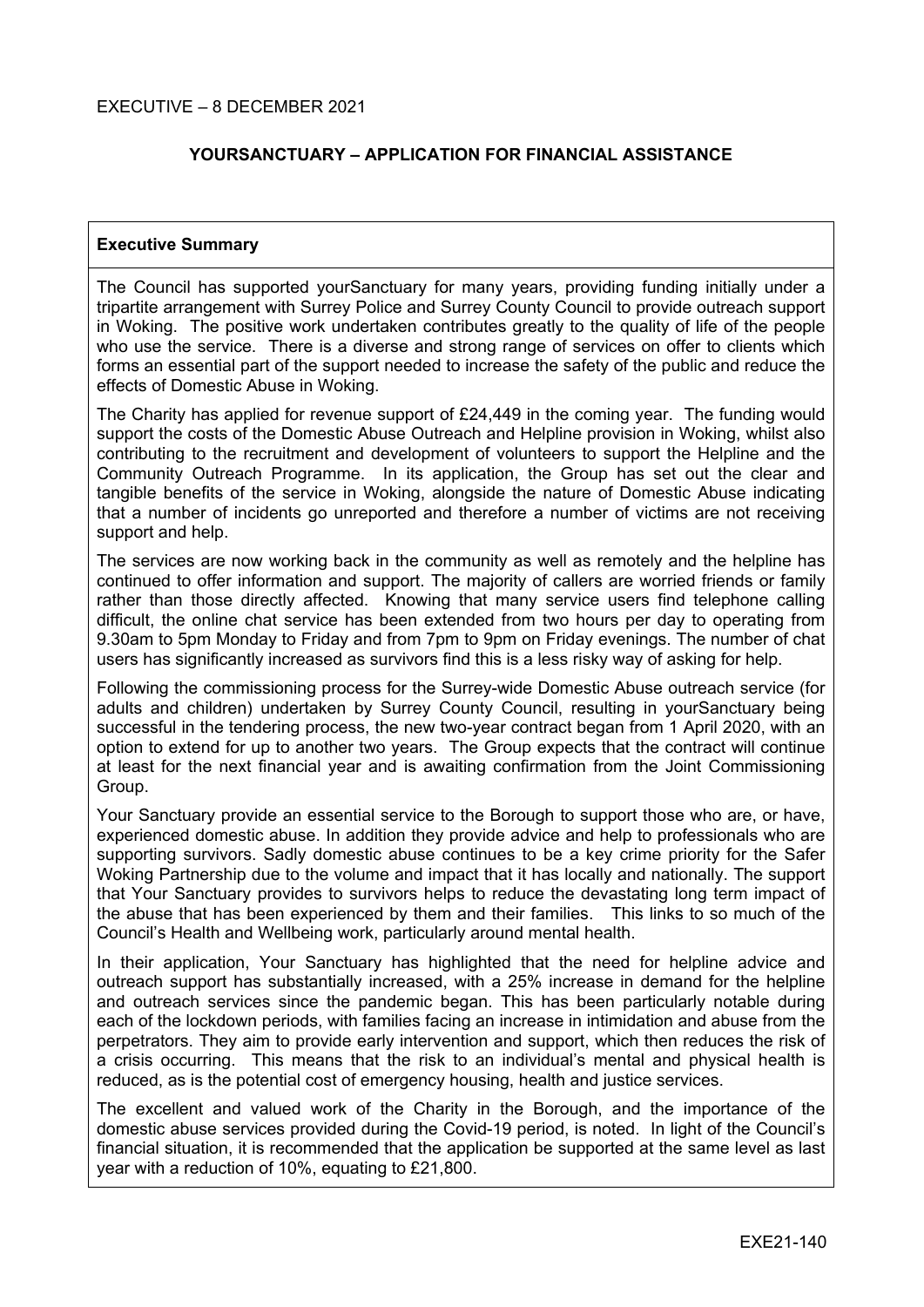| <b>Recommendations</b>            |                                                                                                                                                                                                                                                                                                                                                                                                                                                                                                                                                                                                                                                                     |  |  |  |  |
|-----------------------------------|---------------------------------------------------------------------------------------------------------------------------------------------------------------------------------------------------------------------------------------------------------------------------------------------------------------------------------------------------------------------------------------------------------------------------------------------------------------------------------------------------------------------------------------------------------------------------------------------------------------------------------------------------------------------|--|--|--|--|
| The Executive is<br>requested to: | <b>RESOLVE That, subject to the outcome of the Council's budgetary</b><br>process, a grant of £21,800 be awarded from the Community Grants<br>Budget towards the cost of the service.                                                                                                                                                                                                                                                                                                                                                                                                                                                                               |  |  |  |  |
| <b>Reason for Decision</b>        | To enable the excellent and valued work of the Group tackling<br>Domestic Abuse to take place.                                                                                                                                                                                                                                                                                                                                                                                                                                                                                                                                                                      |  |  |  |  |
| Confirmation of funding           | This award is provisionally made on the expectation that the Council's<br>budgets for revenue and capital projects remain at the same level<br>allocated for the current financial year. The Council's overall budget,<br>including the sums allocated for community grants, will be determined<br>by Council at its meeting on 10 February 2022. In the event the grant<br>budgets are set at the anticipated levels, confirmation of the Council's<br>support will be sent to successful applicants. Groups should not plan<br>for the 2022/23 funding until this confirmation has been received.                                                                 |  |  |  |  |
| Conditions                        | <b>Accounts.</b> The Organisation must submit audited accounts for the<br>year in which the grant is awarded, including an income and<br>expenditure account and balance sheet. Please note that accounts<br>for other years may also be required.                                                                                                                                                                                                                                                                                                                                                                                                                  |  |  |  |  |
|                                   | Monitoring Information. The Organisation must submit quarterly<br>monitoring information as a measure of its achievements. Failure to<br>provide details will jeopardise the award. E-mail requests will be sent<br>to the applicant on a quarterly basis.                                                                                                                                                                                                                                                                                                                                                                                                          |  |  |  |  |
|                                   | <b>Publicity.</b> Where possible, the Organisation is required to publicise<br>the support received from Woking Borough Council, including on all<br>literature and leaflets produced.                                                                                                                                                                                                                                                                                                                                                                                                                                                                              |  |  |  |  |
|                                   | Payments. Unless exceptional circumstances exist all invoices must<br>be received quarterly with details of the costs incurred and monitoring<br>information for the previous quarter.                                                                                                                                                                                                                                                                                                                                                                                                                                                                              |  |  |  |  |
|                                   | <b>Payment Period.</b> Final quarter claims must be made by the second<br>week in March. Unclaimed awards will not be available at a later date<br>unless exceptional circumstances can be demonstrated to the Council<br>before the end of the award year.                                                                                                                                                                                                                                                                                                                                                                                                         |  |  |  |  |
|                                   | <b>Joint Working.</b> WBC expects the Organisation to engage positively<br>on health and wellbeing multi-agency joint work affecting Woking.<br>Groups which refuse may place their Council support at risk, e.g.<br>grant, concessionary rent and other assistance.                                                                                                                                                                                                                                                                                                                                                                                                |  |  |  |  |
|                                   | <b>Homelessness Reduction Act 2017.</b> With the introduction of new<br>legislation from April 2018, the council will expect the support of<br>partner agencies in identifying people at risk of homelessness as early<br>as possible to maximise the opportunities to prevent such. Partner<br>agencies / organisations will be expected to be engaged in joint<br>working arrangements to assist in finding suitable housing and<br>support solutions, and where appropriate to undertake and respond to<br>the new 'duty to refer'. Groups which do not support this new<br>legislation and way of working positively, may put their Council<br>support at risk. |  |  |  |  |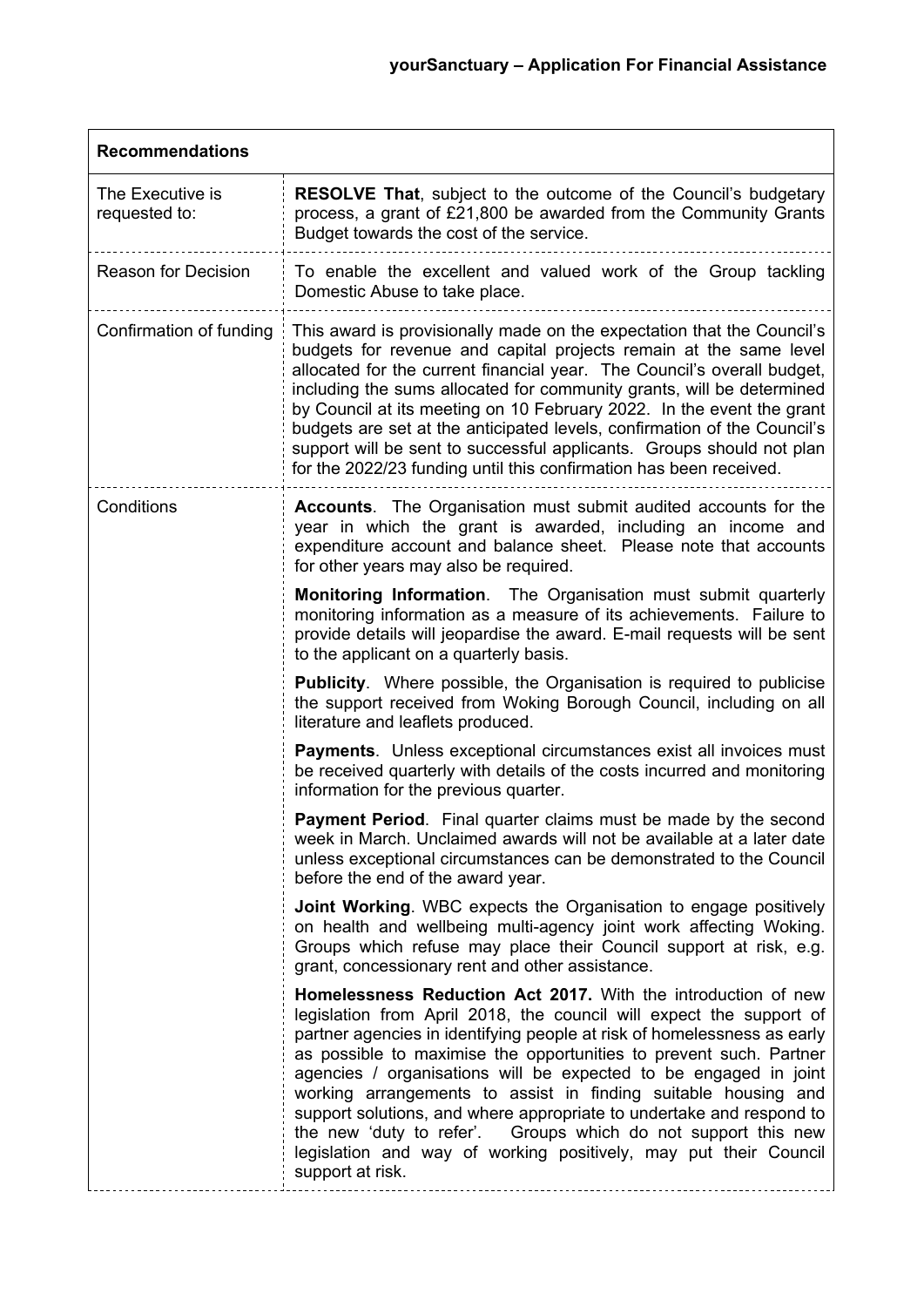# **yourSanctuary – Application For Financial Assistance**

|                        | <b>Venue Hire.</b> Woking Borough Council has a duty to ensure that<br>publicly-owned venues and resources do not provide a platform for<br>extremists and are not used to disseminate extremist views. This duty<br>extends to organisations that work with the local authority so this<br>includes recipients of any grants from Woking Borough Council. If you<br>hire out your venue/s you should ensure you have good processes in<br>place for record keeping and checking if they are an appropriate<br>group to be making the hire arrangements. The following are some of<br>what should be considered:               |  |  |
|------------------------|--------------------------------------------------------------------------------------------------------------------------------------------------------------------------------------------------------------------------------------------------------------------------------------------------------------------------------------------------------------------------------------------------------------------------------------------------------------------------------------------------------------------------------------------------------------------------------------------------------------------------------|--|--|
|                        | Basic details should be recorded to include speakers address,<br>mobile phone number & organisation details.<br>Has the identity of the speaker been confirmed & is their<br>organisation bona fide? Are they known to you?<br>Is the speaker from the area? Are they UK citizens or from<br>$\bullet$<br>overseas & will they travel specifically for this event?<br>Consider checks on the internet to confirm the status of speaker<br>$\bullet$<br>to include website, YouTube or social media sites.<br>How many people are likely to attend (check previous or similar<br>$\bullet$<br>events either locally or online). |  |  |
| Performance Indicators | <b>Users.</b> The Organisation to provide a breakdown of the users in the<br>past quarter.                                                                                                                                                                                                                                                                                                                                                                                                                                                                                                                                     |  |  |
|                        | <b>Activities.</b> The Organisation to provide details of activities and<br>events held during the last quarter.                                                                                                                                                                                                                                                                                                                                                                                                                                                                                                               |  |  |
|                        | <b>Enquiries.</b> The Organisation to provide a breakdown of the enquiries<br>received during the last quarter.                                                                                                                                                                                                                                                                                                                                                                                                                                                                                                                |  |  |
|                        | <b>Publicity.</b> The Organisation to advise how the Council's support has<br>been publicised over the last quarter.                                                                                                                                                                                                                                                                                                                                                                                                                                                                                                           |  |  |
|                        | <b>Statement of Use.</b> The Organisation to provide a statement stating<br>the use to which the grant money has been put.                                                                                                                                                                                                                                                                                                                                                                                                                                                                                                     |  |  |
| <b>Future Support</b>  | The financial pressure on the Council's budgets is expected to<br>continue in the coming years and accordingly the overall level of<br>support available in future years may be reduced. The applicant is<br>therefore to be advised that the award of funding for 2022/23 does not<br>imply that a similar application in 2023/24 would be supported. In<br>particular, it is emphasised that the Council is unlikely to be in a<br>position to award any sums above the 2022/23 levels.                                                                                                                                      |  |  |
|                        | In view of this, the applicant is to be advised to ensure that<br>contingency plans for the Group's operations for 2023/24 have been<br>drawn up in the event that the Council is unable to continue its support<br>beyond April 2023. All applicants are strongly recommended to<br>pursue alternative sources of funding and are encouraged to approach<br>Woking Borough Council's Community Support Team for advice and<br>support.                                                                                                                                                                                        |  |  |

## **The Executive has authority to determine the above recommendations.**

# **Background Papers:**

2022/23 Application Form.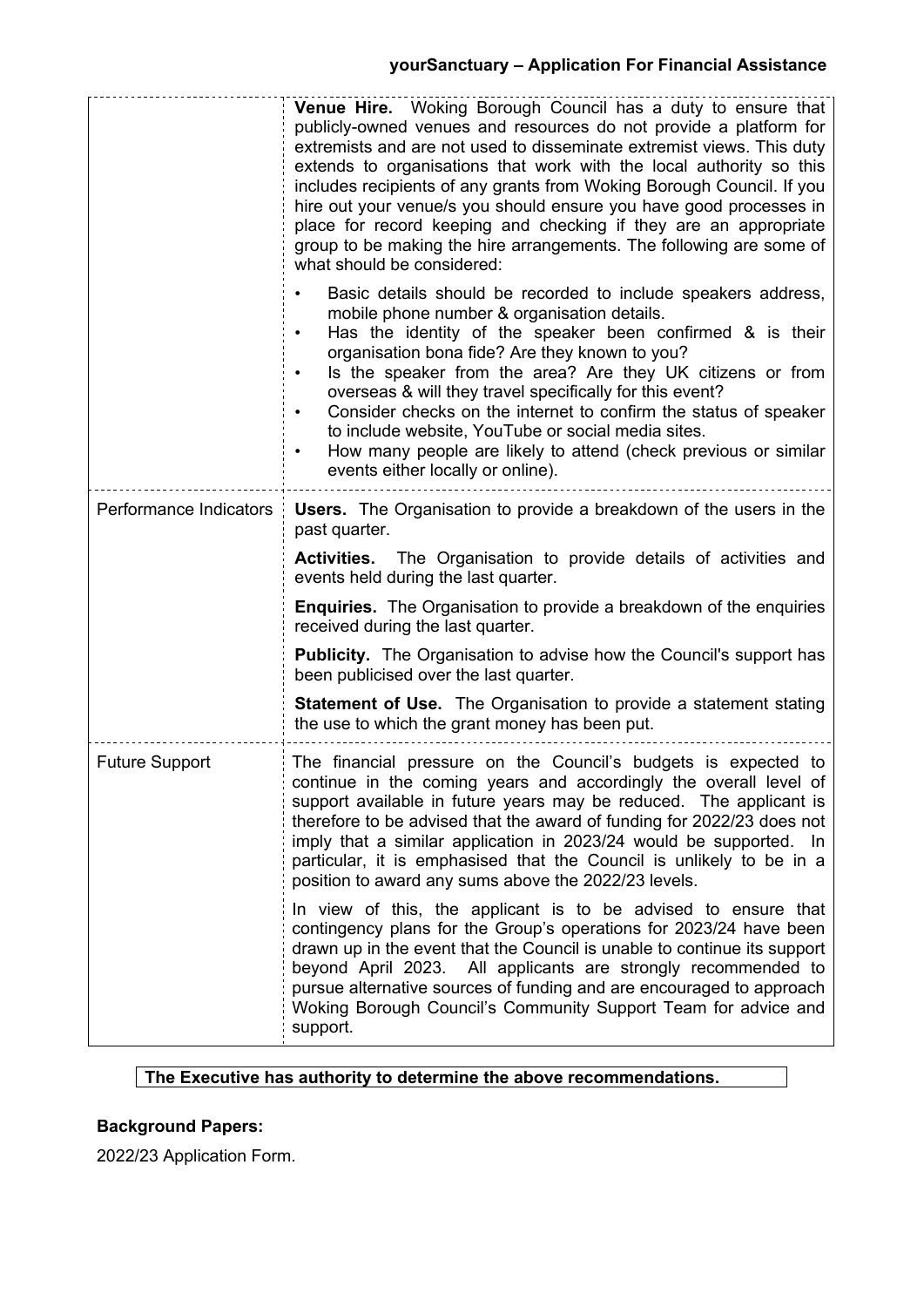### **Reporting Person:**

Julie Fisher, Chief Executive Extn: 3301, Email: julie.fisher@woking.gov.uk

### **Contact Person:**

Frank Jeffrey, Head of Democratic Services Extn: 3012, Email: frank.jeffrey@woking.gov.uk

Doug Davern, Democratic Services Officer Extn: 3018, Email: doug.davern@woking.gov.uk

#### **Portfolio Holder:**

Cllr Simon Ashall Email: cllrsimon.ashall@woking.gov.uk

## **Shadow Portfolio Holder:**

Cllr Will Forster Email: cllrwill.forster@woking.gov.uk

#### **Date Published:**

30 November 2021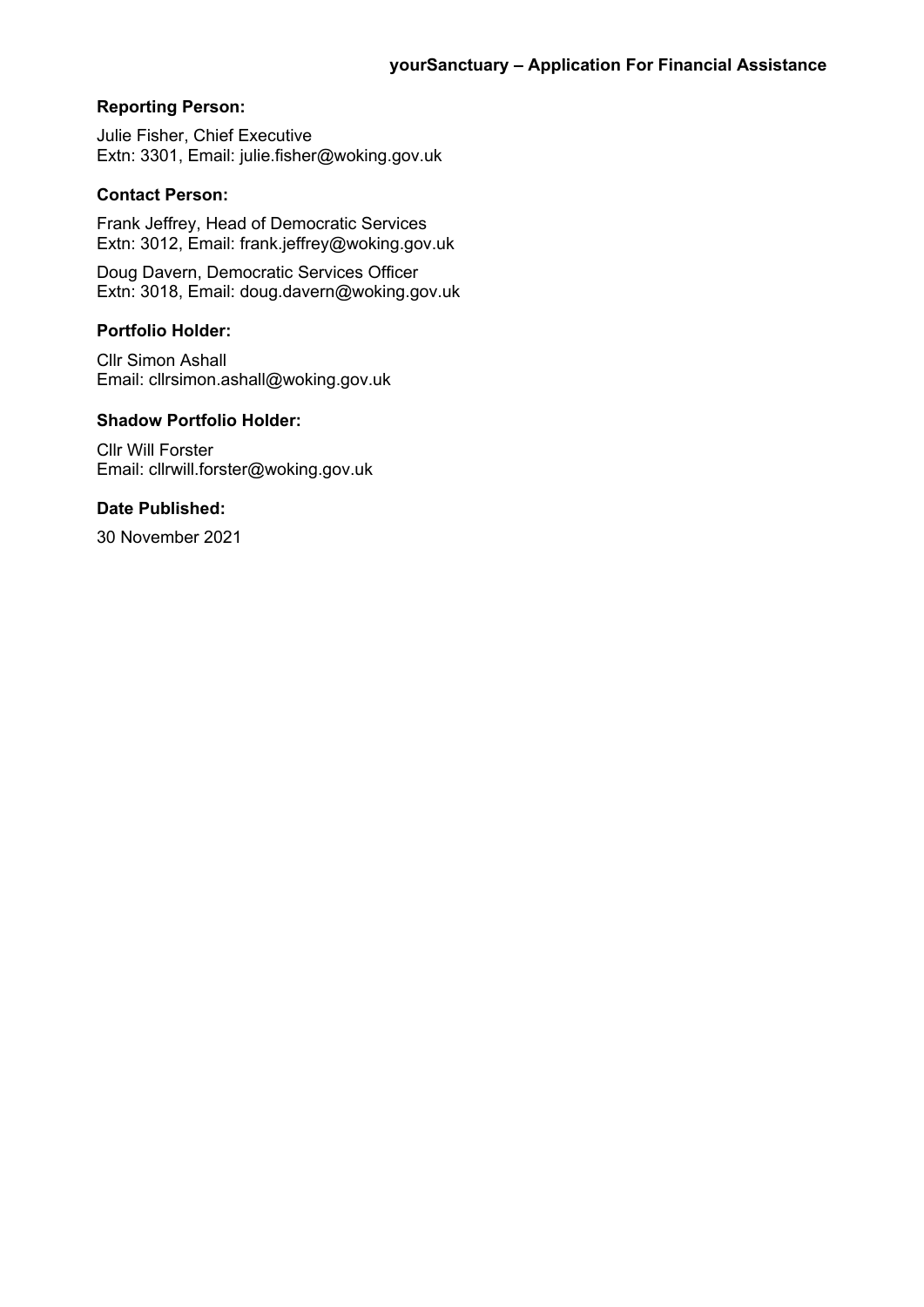$\overline{\phantom{0}}$ 

| 1.0 Summary of Application |                                                                                                                                                                                                                                                                                                                                                                                                                                                                                                                                                              |  |  |
|----------------------------|--------------------------------------------------------------------------------------------------------------------------------------------------------------------------------------------------------------------------------------------------------------------------------------------------------------------------------------------------------------------------------------------------------------------------------------------------------------------------------------------------------------------------------------------------------------|--|--|
| 1.1 Status and Aims        | yourSanctuary was established in 1977 to meet the emotional and<br>practical needs of those experiencing domestic abuse in Surrey. Its<br>aims are to empower adult and child survivors of domestic abuse and<br>enable them to rebuild and repair their lives. Protection is provided for<br>survivors and their children alongside work towards breaking the cycle<br>of domestic abuse, with awareness of it being raised within the<br>community.                                                                                                        |  |  |
|                            | To achieve these aims a free domestic abuse helpline service is<br>available for all those affected by domestic abuse and are looking for<br>confidential advice and support. It is the only organisation that offers<br>a dedicated domestic abuse helpline service for the whole of Surrey.                                                                                                                                                                                                                                                                |  |  |
|                            | Refuge safe house accommodation is provided across two locations in<br>Woking for women and their children who are fleeing domestic abuse.<br>Key workers provide emotional and practical support via one to one<br>and group work for the women, as well as specialist support for their<br>children.                                                                                                                                                                                                                                                       |  |  |
|                            | The Group operates a community-based outreach service and works<br>on a one to one basis with adults who are experiencing domestic<br>abuse across North West Surrey, including those residing in Woking,<br>Runnymede and Surrey Heath. Work is undertaken on a needs-led<br>and strengths-based perspective to ensure that each client is treated<br>as an individual. The outreach workers provide ongoing emotional<br>and practical support as well as safety planning and joint work with<br>agencies such as social services, housing and the Police. |  |  |
|                            | Group support work is available for women in the community through<br>the Freedom Programme. Specialist support is provided in the<br>community for children and young people through one to one and<br>group programmes to help them recover from their experiences of<br>domestic abuse whilst building self-esteem and confidence.                                                                                                                                                                                                                        |  |  |
| 1.2 Employees              | 28. Led by the Chief Executive, there are two Operational Managers<br>who run all of the yourSanctuary frontline support services. The<br>Charity is supported by a Finance Manager, a Finance Assistant and a<br>full-time Office Administrator. The helpline is run by two part-time<br>Helpline Advisors and fundraising is managed by a Community and<br>Corporate Fundraising Manager.                                                                                                                                                                  |  |  |
|                            | The volunteers are recruited through a Volunteer Recruitment<br>Manager. The refuges are supported by three Team Leaders and four<br>Support Workers.                                                                                                                                                                                                                                                                                                                                                                                                        |  |  |
|                            | There is a refuge children's team that is managed by the Children's<br>Team lead and there are two children's workers. A Buildings and<br>Facilities Manager works between the two refuges and the office.                                                                                                                                                                                                                                                                                                                                                   |  |  |
|                            | The outreach service is managed by two team leads, supported by 2<br>outreach workers, 2 outreach workers, a part-time male outreach<br>service and a part-time outreach volunteer co-ordinator.<br><b>The</b><br>children's outreach service is supported by 4 members of staff.                                                                                                                                                                                                                                                                            |  |  |
| 1.3 Volunteers             | 60. Volunteers play a vital role in supporting the delivery of the range                                                                                                                                                                                                                                                                                                                                                                                                                                                                                     |  |  |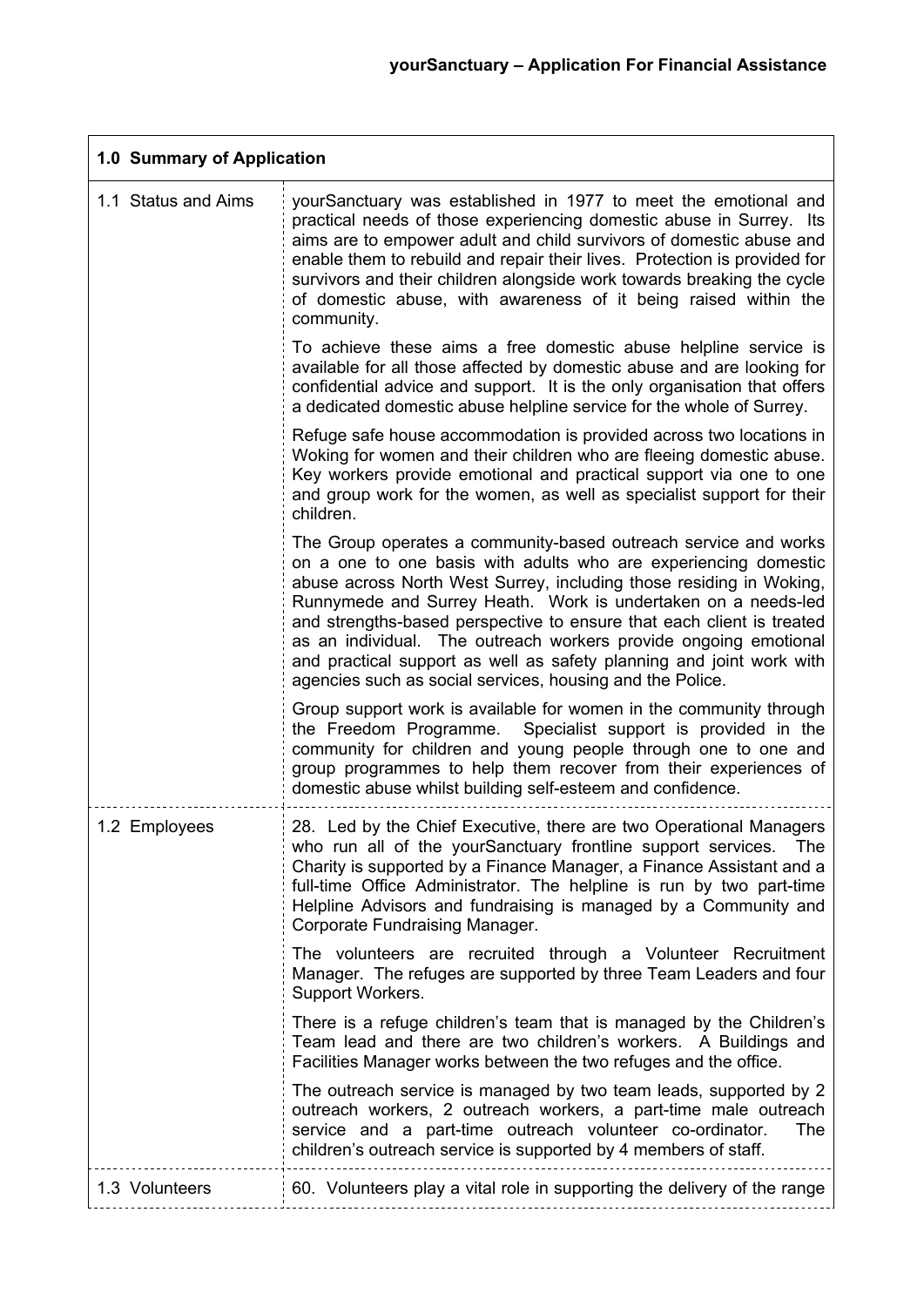|                     | of services at yourSanctuary. The Centre recruits and trains<br>volunteers from across Surrey and there are a wide range of volunteer<br>roles that deliver support to those who are affected by domestic abuse<br>in Woking.<br>The range of work carried out by volunteers is as follows: daytime<br>and evening helpline volunteers, reception and administrative office<br>roles, specialist counsellor volunteers, refuge gardeners, children's<br>play and support roles, community group work volunteers, outreach<br>first response volunteers, schools awareness support volunteers,<br>marketing and fundraising support roles (the Board of Trustees are all<br>volunteers). |
|---------------------|-----------------------------------------------------------------------------------------------------------------------------------------------------------------------------------------------------------------------------------------------------------------------------------------------------------------------------------------------------------------------------------------------------------------------------------------------------------------------------------------------------------------------------------------------------------------------------------------------------------------------------------------------------------------------------------------|
| 1.4 Clients/Users   | 970 referrals to outreach, comprising:                                                                                                                                                                                                                                                                                                                                                                                                                                                                                                                                                                                                                                                  |
|                     | 116 male                                                                                                                                                                                                                                                                                                                                                                                                                                                                                                                                                                                                                                                                                |
|                     | 847 female                                                                                                                                                                                                                                                                                                                                                                                                                                                                                                                                                                                                                                                                              |
|                     | 113 disabled                                                                                                                                                                                                                                                                                                                                                                                                                                                                                                                                                                                                                                                                            |
|                     | 102 ethnic minority                                                                                                                                                                                                                                                                                                                                                                                                                                                                                                                                                                                                                                                                     |
|                     | 611 resident in Woking:                                                                                                                                                                                                                                                                                                                                                                                                                                                                                                                                                                                                                                                                 |
|                     | 1 aged 6-10                                                                                                                                                                                                                                                                                                                                                                                                                                                                                                                                                                                                                                                                             |
|                     | 6 aged 11-18                                                                                                                                                                                                                                                                                                                                                                                                                                                                                                                                                                                                                                                                            |
|                     | 848 aged 19-65                                                                                                                                                                                                                                                                                                                                                                                                                                                                                                                                                                                                                                                                          |
|                     | 41 aged 65+                                                                                                                                                                                                                                                                                                                                                                                                                                                                                                                                                                                                                                                                             |
|                     | In addition, there were 4,856 calls to the Helpline.                                                                                                                                                                                                                                                                                                                                                                                                                                                                                                                                                                                                                                    |
| 1.5 Members         | None.                                                                                                                                                                                                                                                                                                                                                                                                                                                                                                                                                                                                                                                                                   |
| 1.6 Sum Requested   | £24,449 (Revenue)                                                                                                                                                                                                                                                                                                                                                                                                                                                                                                                                                                                                                                                                       |
| 1.7 Project         | The grant funding will be used to support domestic abuse outreach<br>and helpline services in the Borough of Woking. The grant will<br>contribute towards the helpline advisor roles, enabling the continued<br>improvement and development of the free and confidential helpline<br>service, ensuring a high quality response to all those who make<br>contact for help.                                                                                                                                                                                                                                                                                                               |
|                     | The grant will contribute to the recruitment and development of<br>volunteers to support the helpline, ensuring its delivery for 365 days<br>per year, as well as the community outreach service in Woking.                                                                                                                                                                                                                                                                                                                                                                                                                                                                             |
|                     | It would also be allocated towards the costs of the outreach staff team<br>and the recruitment and development of community outreach service<br>volunteers. The team works directly with clients and their families<br>within Woking, providing them with the vital support and advice they<br>would need to recover from the short and long term damage caused<br>by domestic abuse.                                                                                                                                                                                                                                                                                                   |
| 1.8 Cost breakdown: |                                                                                                                                                                                                                                                                                                                                                                                                                                                                                                                                                                                                                                                                                         |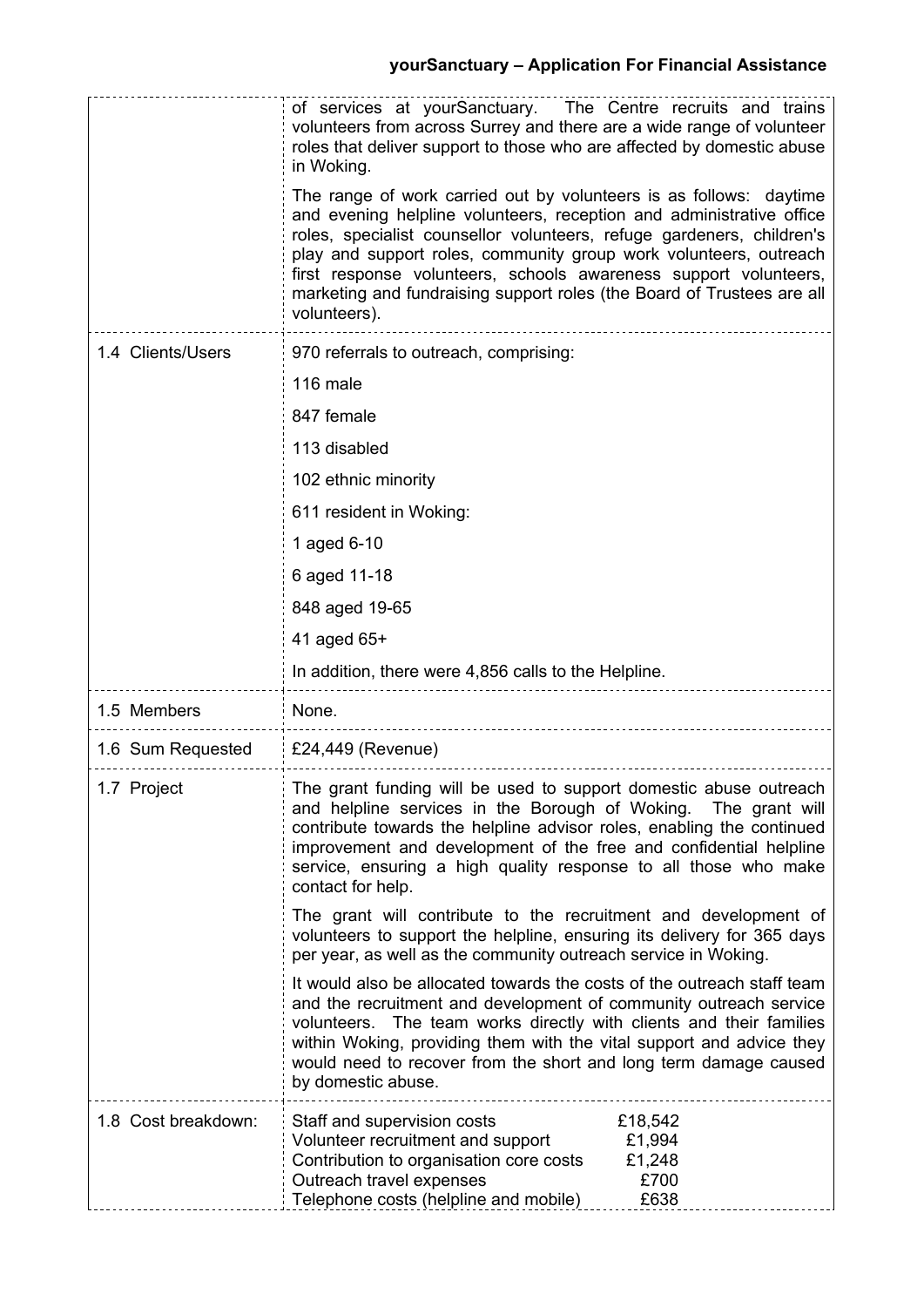|                       | Training/development costs<br>£561<br>£291<br>Office costs<br>£449<br><b>HR Support</b><br>£26<br>Outreach room hire/client meeting costs<br>Total<br>£24,449                                                                                                                                                                                                                                                                                                                                                                                                                                                                                                                                                                                                                                                                                                                     |
|-----------------------|-----------------------------------------------------------------------------------------------------------------------------------------------------------------------------------------------------------------------------------------------------------------------------------------------------------------------------------------------------------------------------------------------------------------------------------------------------------------------------------------------------------------------------------------------------------------------------------------------------------------------------------------------------------------------------------------------------------------------------------------------------------------------------------------------------------------------------------------------------------------------------------|
| 1.9 Community Benefit | The number of people likely to benefit from the service in Woking is<br>likely to be around 700. The aim is to undo the short and longer term<br>effects of domestic abuse and to empower women and their children<br>to live fulfilling lives that are free from fear.                                                                                                                                                                                                                                                                                                                                                                                                                                                                                                                                                                                                           |
|                       | The helpline is dedicated to giving those who reach out to<br>yourSanctuary the information and advice they need. The community<br>outreach service provides emotional and practical support, with<br>referrals received from a variety of agencies including the police,<br>health professionals, children's services and yourSanctuary helpline.                                                                                                                                                                                                                                                                                                                                                                                                                                                                                                                                |
|                       | Outreach workers support on average 30 to 40 clients at any one time<br>and offer a wide range of services which include: risk assessment and<br>safety planning, access to counselling, access to legal clinics,<br>advocacy and support. The work undertaken by the outreach<br>programme ranges from one to one client meetings to group support<br>and awareness raising initiatives.                                                                                                                                                                                                                                                                                                                                                                                                                                                                                         |
|                       | The focus is to improve the safety of families affected by domestic<br>abuse, improve their understanding of the issues and impacts of<br>domestic abuse, improve parenting skills and help to develop positive<br>lifestyle coping strategies.                                                                                                                                                                                                                                                                                                                                                                                                                                                                                                                                                                                                                                   |
| 1.10 Covid-19 Impact  | There has been an increase of 25% in demand for the service<br>provided by yourSanctuary since the first lockdown as women and<br>children affected by domestic abuse had to continue to live with their<br>The short and long term emotional and physical toll of<br>abuser.<br>lockdown on survivors will be heavy. For those who are separated<br>from their abuser, many have found harassment and stalking<br>behaviours have increased and are encountering more issues around<br>child contact and maintenance payments. The Charity's experience<br>indicates that perpetrators of domestic abuse have used lockdown as<br>a means to further harass their ex-partner. Children affected by<br>domestic abuse are also unable to access support and, as they were<br>unable to attend school or any of their other activities, have been<br>feeling even more vulnerable. |
|                       | The services are now working back in the community as well as<br>remotely and the helpline has continued to offer information and<br>support. The majority of callers are worried friends/family rather than<br>Knowing that many service users find<br>those directly affected.<br>telephone calling difficult, the online chat service has been extended<br>from two hours per day to operating from 9.30am to 5pm Monday to<br>Friday and from 7pm to 9pm on Friday evenings. The number of chat<br>users has significantly increased as survivors find this is a less risky<br>way of asking for help.                                                                                                                                                                                                                                                                        |
|                       | The community outreach service is working with Surrey Police to deal<br>with high risk survivors in rapid time, with a phone call every morning<br>to discuss any new cases. Subsequent work takes place with the<br>Police to develop a risk management plan to quickly and safely deal<br>with the issues. The Charity is able to access civil court orders using                                                                                                                                                                                                                                                                                                                                                                                                                                                                                                               |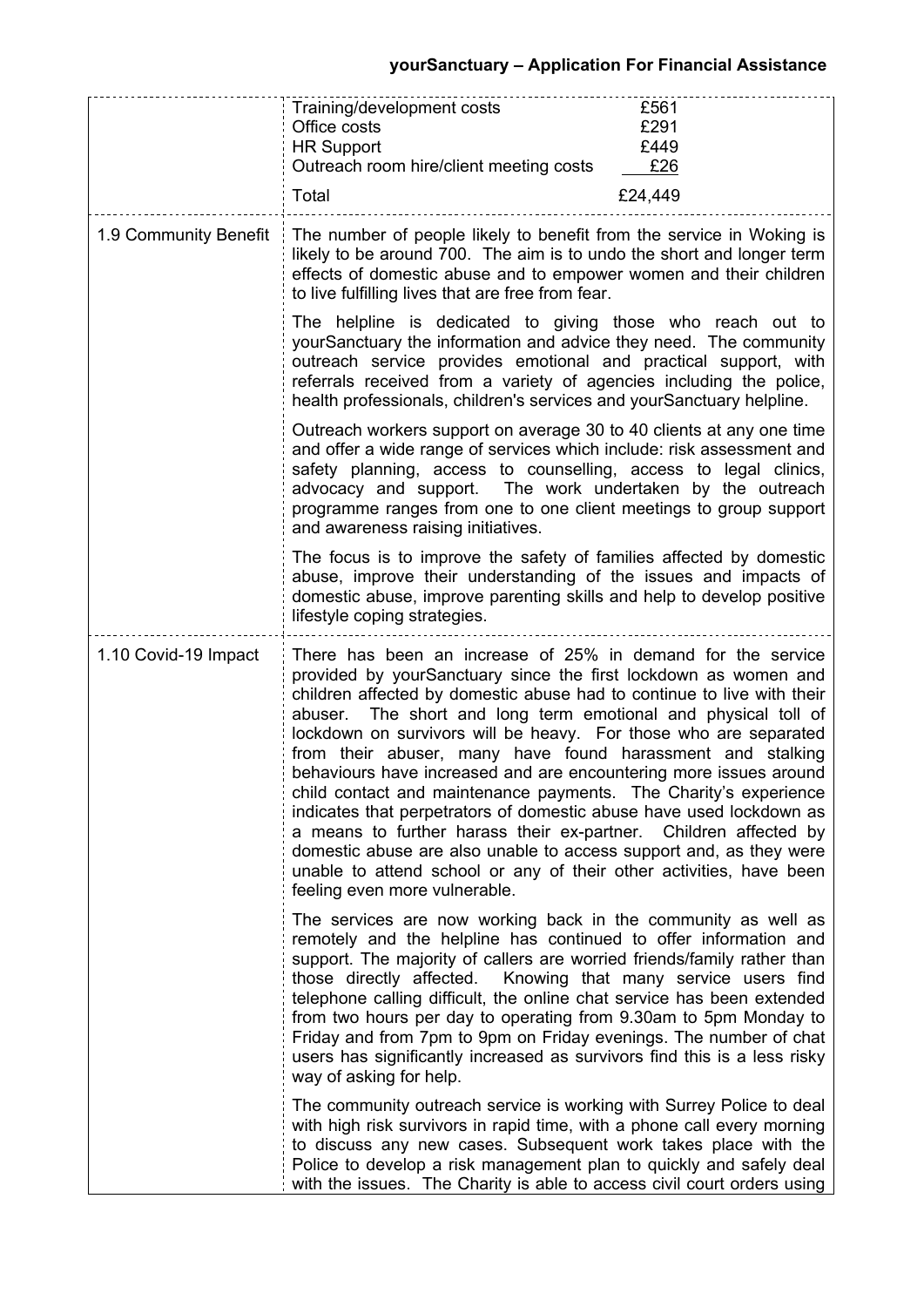|  |  |                                           |  |  | a remote application process to help obtain emergency non- |  |
|--|--|-------------------------------------------|--|--|------------------------------------------------------------|--|
|  |  | molestation orders to keep families safe. |  |  |                                                            |  |

| 2.0 Financial Background                |                                                                                                                                                                                                                                                                                                                                                                                                                                                                                                                            |  |  |  |  |
|-----------------------------------------|----------------------------------------------------------------------------------------------------------------------------------------------------------------------------------------------------------------------------------------------------------------------------------------------------------------------------------------------------------------------------------------------------------------------------------------------------------------------------------------------------------------------------|--|--|--|--|
| 2.1 Budget                              | At the time of the application, the Group held £938,980 in the bank.<br>The reserves are unusually high at this time as a full years' funding<br>from Surrey County Council for the main refuge and children's<br>outreach services has been received (usually provided in two six<br>month tranches). In addition, there is the sum of £201,787 reserved<br>for the children's outreach service, helpline development, complex<br>needs services in refuge, as well as ongoing refurbishment of the new<br>Woking refuge. |  |  |  |  |
|                                         | The Group has submitted a budget for 2022/23 which shows an<br>anticipated income of £1,241,764 against an anticipated expenditure<br>of £1,338,296, resulting in an anticipated deficit of £96,532.                                                                                                                                                                                                                                                                                                                       |  |  |  |  |
| 2.2 Accounts                            | The Group has submitted accounts for 2020/21 which show an<br>income of £1,488,565 (£871,293 in 2019/20) against expenditure of<br>£1,128,131 (£842,137 in 2019/20), resulting in a surplus of £360,434<br>(a surplus of £29,156 in 2019/20). The sum of £858,849 was carried<br>forward at the end of the 2020/21 year.                                                                                                                                                                                                   |  |  |  |  |
| 2.3 Support over the<br>past five years | $2021/22 - \pounds24,250$<br>$2020/21 - £20,000$<br>$2019/20 - £19,200$<br>$2018/19 - £19,200$<br>2017/18 - £19,200                                                                                                                                                                                                                                                                                                                                                                                                        |  |  |  |  |

| 3.0 Assessment of Application |                                                                          |       |  |  |
|-------------------------------|--------------------------------------------------------------------------|-------|--|--|
| 3.1 Key Information           | Constitution<br>$\circ$                                                  | Yes   |  |  |
|                               | <b>Registered Charity</b><br>O                                           | Yes   |  |  |
|                               | <b>VAT Registered</b><br>$\circ$                                         | No.   |  |  |
|                               | <b>Equal Opportunities Policy</b><br>$\circ$                             | Yes   |  |  |
|                               | <b>Safeguarding Policy</b><br>$\circ$                                    | Yes   |  |  |
|                               | <b>Reserves Policy</b><br>$\circ$                                        | Yes   |  |  |
|                               | <b>Quality Mark</b><br>$\circ$                                           | No    |  |  |
|                               | Other funding sources pursued<br>O                                       | Yes   |  |  |
|                               | Other support by the Council<br>$\circ$                                  | Yes * |  |  |
|                               | Fundraising<br>O                                                         | Yes   |  |  |
|                               | Two quotes<br>O                                                          | N/A   |  |  |
|                               | Regular monitoring provided previously<br>$\circ$                        | Yes   |  |  |
|                               | mandatory rate relief, discretionary rate relief,<br>concessionary rent. |       |  |  |